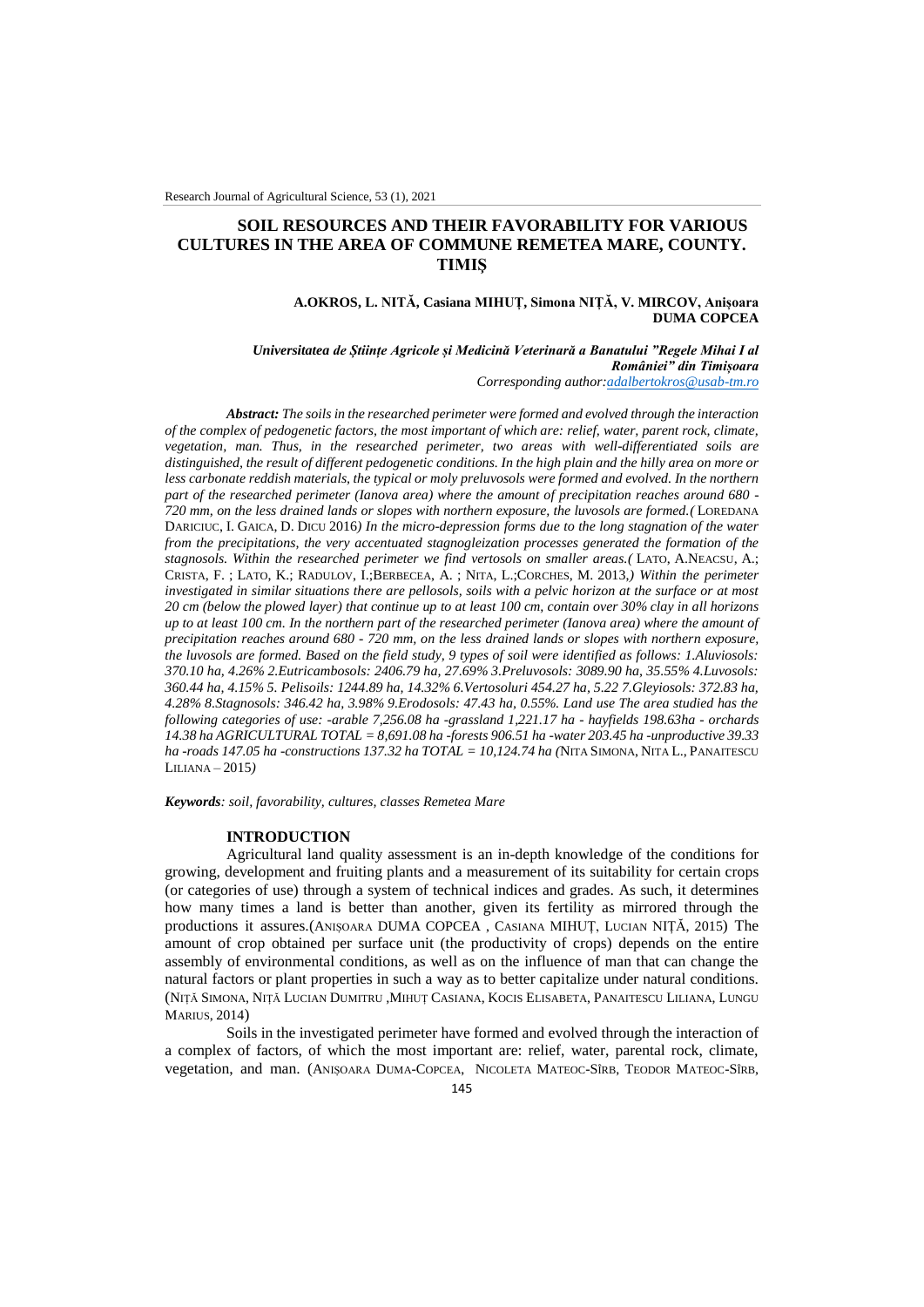CASIANA MIHUȚ, 2013 CASIANA DOINA MIHUȚ, 2018) Thus, two areas with well-differentiated soils are distinguished in the researched perimeter, resulting in different soil genesis conditions. In the high plain and the hilly area on reddish or less carbonated materials, typical or molic preluvosols have formed and evolved. Because of the mineralization of the largest part of organic residues that settle annually at the top of the soil, a reduced amount of humus is formed and, as a result, the colour of the upper horizon is brown (Ao), the horizon commonly encountered in the case of preluvosols. (NIŢĂ SIMONA, NIŢĂ LUCIAN, PANAITESCU LILIANA, 2015 )

In micro-depression forms caused by the long stagnation of precipitation water, high stagnic processes have generated stagnosol formation. Soils that, even from the top of the profile, have an intensely marbled aspect (over 50% neutral colours and concretions of sesquioxide), have the W horizon grafted on both horizons A and E and at least 50 cm from the B horizon. POPA DANIEL, ILEA RADU, BUNGESCU SORIN, DUMA-COPCEA ANIŞOARA, MIHUŢ CASIANA, BECHERESCU ALEXANDRA, 2019) In the north of the investigated perimeter (Ianova area), on the relatively stabilized sliding steps whose slope is lower than the initial, water slope circulates laterally or even stagnates a long period of year. Because of this, the soil genesis process is in a hydromorphic phase and, thus, in the soil which usually belonged to the genetic type characteristic of the slope on which there were no slides, there are gleiing processes. (DUMA COPCEA ANIȘOARA, ILEA RADU, POPA DANIEL, SÎRBU CORINA, 2018)

On the other hand, the small slope of the sliding steps prevents material movements from the original ground layer, so the profile can get a high development. Under such conditions, soils belonging to the bioclimate type with a slight clogging and eroded soils (erodosol type) appeared and evolved. In the low plain, a decisive influence on soil formation was that of the Timiş and Bega rivers. (ANIȘOARA DUMA COPCEA, NICOLETA MATEOC SÎRB, CASIANA MIHUȚ, LUCIAN NIȚĂ, TEODOR MATEOC, SIMONA NIȚĂ, CORINA SÎRBU, RAMONA ȘTEF, DANIELA SCEDEI, 2021; Casiana MIHUȚ, Anișoara DUMA-COPCEA, Aurelia MIHUȚ, 2018)By repeated change of their beds and through frequent outpourings, these rivers have deposited newly alluvial material over another already undergoing soil formation. Thus, soils in the alluvial plain appear in the form of alternative soil formation layers. After the rivers were canalled, these alluvial materials have been stopped and soil genesis processes started.( L. NIŢĂ, D. ŢĂRĂU, D. DICU, GH: ROGOBETE, GH. DAVID,2017)

On some portions, following the process of lowering the ground level, through the channel network created lately, the phenomenon of gleization occurred in a relic form. Currently, hydro-morphic soils are meet in depression forms, where waters have stagnated for longer periods. In drained portions, excess moisture is low and, thus, over a period of a year, oxygen penetrates the soil. In contact with this, reduced iron and manganese compounds from the previous excessive moisture period are oxidized and precipitate as reddish or rusty brown hydroxides. (DUMA-COPCEA ANIȘOARA CLAUDIA, MIHUȚ CASIANA, ILEA RADU NICOLAE, SÎRBU CORINA, SCEDEI DANIELA NICOLETA, POP VALER, CUȚUI MIHAELA CARMEN, 2019) Oxidation processes are, therefore, predominant, and even a salting levigation is produced, the soil profile thus evolving to the type of zonal soil. This is how typical or molic eutricambosols with different degrees of gleization occur, characterized by  $Ao/Am - Bv - C$ . On higher shapes (top of bank ridges) or in the immediate vicinity of the flooding rivers depositing coarse material, there are younger, less evolved soils, alluvial soils low or medium gleied. Within the investigated perimeter, there are, on smaller areas, vertosols.( ANIȘOARA DUMA COPCEA, NICOLETA MATEOC – SÎRB, CASIANA MIHUȚ, RADU ILEA, ȘTEF RAMONA, DANA SCEDEI, LUCIAN DUMITRU NIȚĂ, 2020) Of the characteristic soil genesis conditions, fine texture materials are represented by predominantly swelling clays. The specificity of soil genesis in this case consists in the occurrence and manifestation of vertic processes. (DANIEL DORIN DICU, PAUL PÎRSAN, JELENA MARINKOVIC,2014)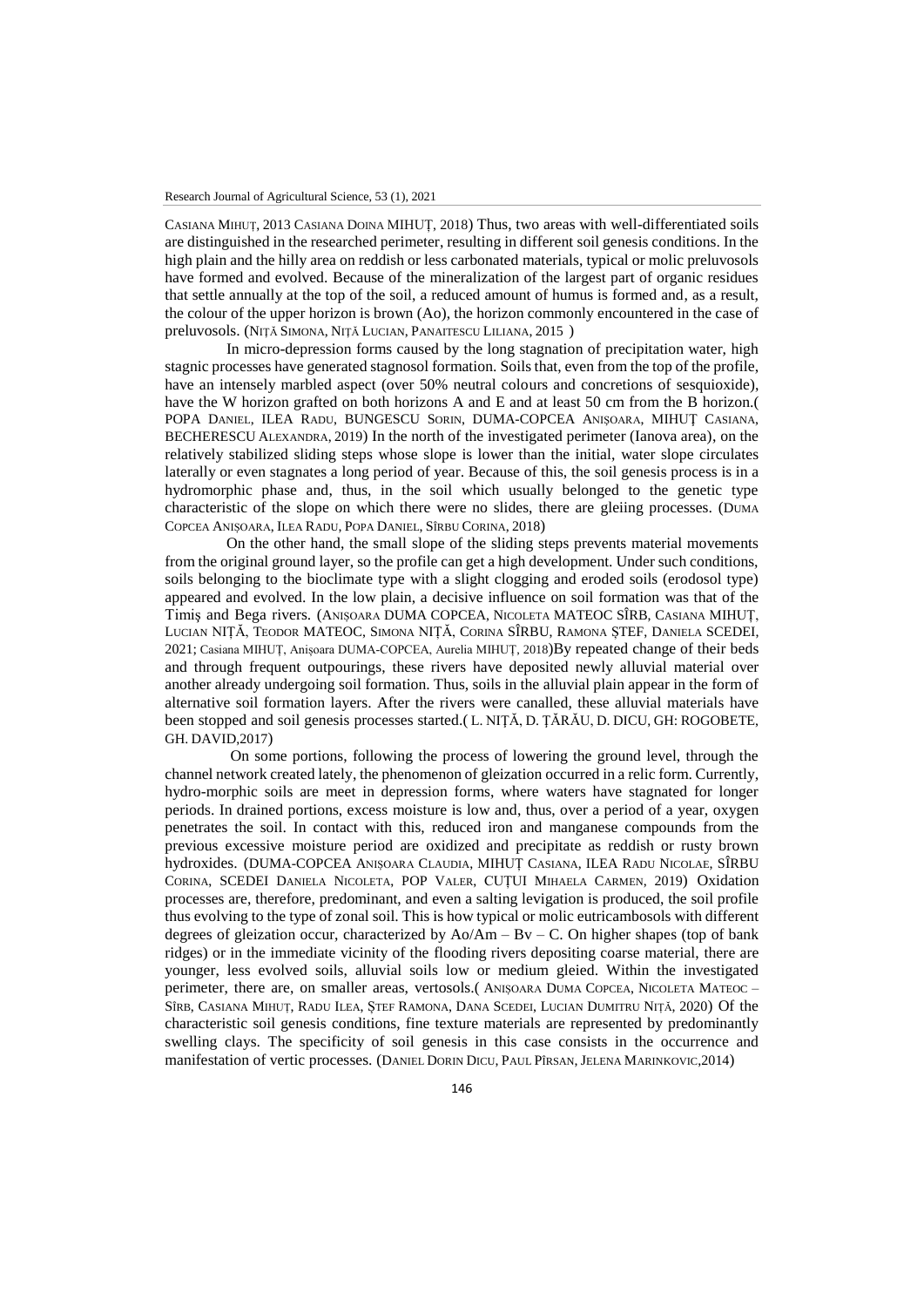Vertic features occur in many types of soil belonging to other classes, causing separation from vertic subtypes (commonly encountered in the investigated perimeter). (SAIDA FEIER DAVID, NICOLETA MATEOC –SÎRB, TEODOR MATEOC, CRISTINA BACĂU, ANIȘOARA DUMA COPCEA, CASIANA MIHUȚ, 2020)In the perimeter investigated in similar situations, pelosols also occur, soils having a surface horizon of not more than 20 cm (under the ploughed layer) that continues up to at least 100 cm, containing over 30% clay in all horizons to at least 100 cm.( ANIŞOARA DUMA COPCEA, CASIANA MIHUȚ, SIMONA NIȚĂ, L. NIŢĂ, 2016,)

### **MATERIAL AND METHODS**

For the calculation of soil quality grades, from the multitude of environmental conditions that characterize each unit of land (U.T. and T.E.O.) delimited in the soil study, only those considered more important, easier and accurately measurable, which are usually found in soil studies (performed by O.S.P.A. Timisoara), called soil quality indicators (KAREL IAROSLAV LAŢO, LUCIAN NIŢĂ, ALINA LAŢO, 2013)

- Indicator  $3C$  annual average temperature corrected values
- Indicator  $4C$  annual average precipitation corrected values
- Indicator  $14$  gleization
- Indicator  $15$  pseudo-gleization (stagno-gleization)
- Indicator 16 or  $17$  salinisation or alkalization (soding)
- Indicator  $23A$  texture in Ap or the first 20 cm
- Indicator  $29$  pollution
- Indicator  $33 slope$
- Indicator  $38 -$  slides
- Indicator  $39$  depth of groundwater
- Indicator  $40 -$  floodability
- Indicator  $44$  total porosity in the restrictive horizon
- Indicator  $61 -$  total CaCO<sub>3</sub> content over 0-50 cm
- Indicator  $69 base$  saturation degree in Ap or over 0-20 cm
- Indicator 133 useful edaphic volume
- Indicator  $144$  humus reserve in the layer 0-50 cm
- $Indication 181 excess stagnant moisture (surface)$
- Indicator  $271 -$ land improvement management

Soil quality grades per uses and crops are obtained by multiplying 100 times the product of the coefficients (of the 17 indicators) directly participating in the grading. (D. DICU, R. BERTICI , I. GAICA ,2016)

$$
Y = (x_1, x_2, x_3 ... x_{17}) \cdot 100
$$

where:

 $Y =$ soil quality grade

 $x_1, x_2, x_3 \ldots x_{17}$  = the value of the coefficients (17 indicators)

### **RESULTS AND DISCUTION Scoreboard tables and fertility classes**

*Table 1.*

Rating notes and fertility classes for wet groundwater eutric Aluviosoil

| Wheat |       | Barley |       | Corn |       | Sunflower |       |
|-------|-------|--------|-------|------|-------|-----------|-------|
| Note  | Class | Note   | Class | Note | Class | Note      | Class |
| 16    |       | 20     |       | 28   | IV    | 28        | ΓV    |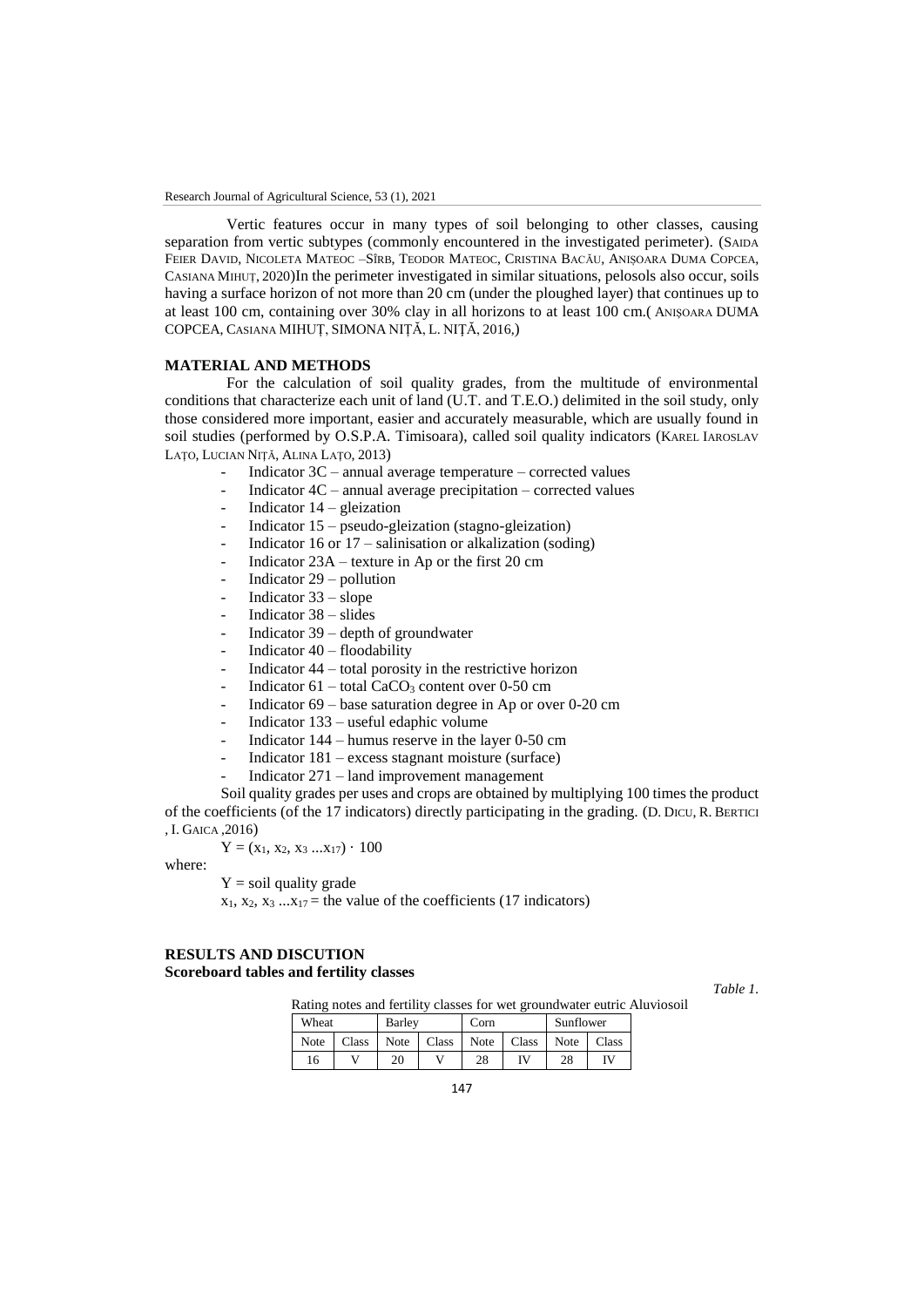## *Table 2.*

Rating notes and fertility classes for wet groundwater eutric Aluviosoil

| Potato   |       | <b>Beet Sugar</b> |       | Sov  |       | Peas-Beans |       | Arable |       |
|----------|-------|-------------------|-------|------|-------|------------|-------|--------|-------|
| Note     | Class | Note              | Class | Note | Class | Note       | Class | Note   | Class |
| o۵<br>20 |       | 28                |       | 20   |       |            |       | ر ے    |       |

*Table 3.*

Rating notes and fertility rates for Eutric Aluviosoil

| Wheat |              | <b>Barley</b> |       | `orn |       | Sunflower |               |
|-------|--------------|---------------|-------|------|-------|-----------|---------------|
| Note  | Class        | Note          | Class | Note | Class | Note      | $\gamma$ lass |
| 36    | $\mathbf{N}$ | 36            | ΙV    | 54   | Ш     | 49        | Ш             |

*Table 4.*

|        |                | Rating notes and fertility rates for Eutric Aluviosoil |        |
|--------|----------------|--------------------------------------------------------|--------|
| Potato | Beet Sugar Soy | Peas-Beans                                             | Arable |

| 1 vuuv |       |      | ---------- | $\sim$ |       |      | 1 vuu Doum   | 1.10010 |       |
|--------|-------|------|------------|--------|-------|------|--------------|---------|-------|
| Note   | Class | Note | Class      | Note   | Class | Note | <b>Class</b> | Note    | Class |
| 44     | Ш     | 54   | Ш          | 39     |       | 44   |              |         |       |
|        |       |      |            |        |       |      |              |         |       |

Wheat Barley Corn Sunflower

*Table 5.*

|      | Note   Class   Note   Class   Note   Class   Note   Class |    |        |  |  |
|------|-----------------------------------------------------------|----|--------|--|--|
| - 52 |                                                           | 46 | 41 III |  |  |

*Table 6.*

#### Rating notes and fertility rates for Preluvosoil stagnant

Rating notes and fertility rates for Preluvosoil stagnant

| Potato  |       | Beet Sugar |       | Sov  |       | Peas-Beans |       | Arable |       |
|---------|-------|------------|-------|------|-------|------------|-------|--------|-------|
| Note    | Class | Note       | Class | Note | Class | Note       | Class | Note   | Class |
| ີ<br>د∠ |       | ل کے       |       |      | Ш     | 46         | Ш     | 39     |       |

*Table 7.*

## Rating notes and fertility classes for Aluviosoil entic, phreatic

| Wheat |               | Barlev |       | orn  |        | Sunflower |               |  |
|-------|---------------|--------|-------|------|--------|-----------|---------------|--|
| Note  | $\gamma$ lass | Note   | Class | Note | Class  | Note      | $\gamma$ lass |  |
|       |               |        |       | 65   | тт<br> | 65        |               |  |

*Table 8.*

|  |  |  | Rating notes and fertility classes for Aluviosoil entic, phreatic |  |
|--|--|--|-------------------------------------------------------------------|--|
|  |  |  |                                                                   |  |

| Class<br>Class<br>Note<br>Class<br>Class<br>Note<br>Note<br>Note |               |  |
|------------------------------------------------------------------|---------------|--|
|                                                                  | Class<br>Note |  |
| 58<br>65<br>65                                                   | 64            |  |

*Table 9.*

Rating notes and fertility classes for Aluviosoil entic, moist, loamy

| Wheat |       | Barlev  |       | `orn |       | Sunflower |                |
|-------|-------|---------|-------|------|-------|-----------|----------------|
| Note  | Class | Note    | Class | Note | Class | Note      | $\text{Class}$ |
| 81    |       | רר<br>∸ | П     | 80   |       |           |                |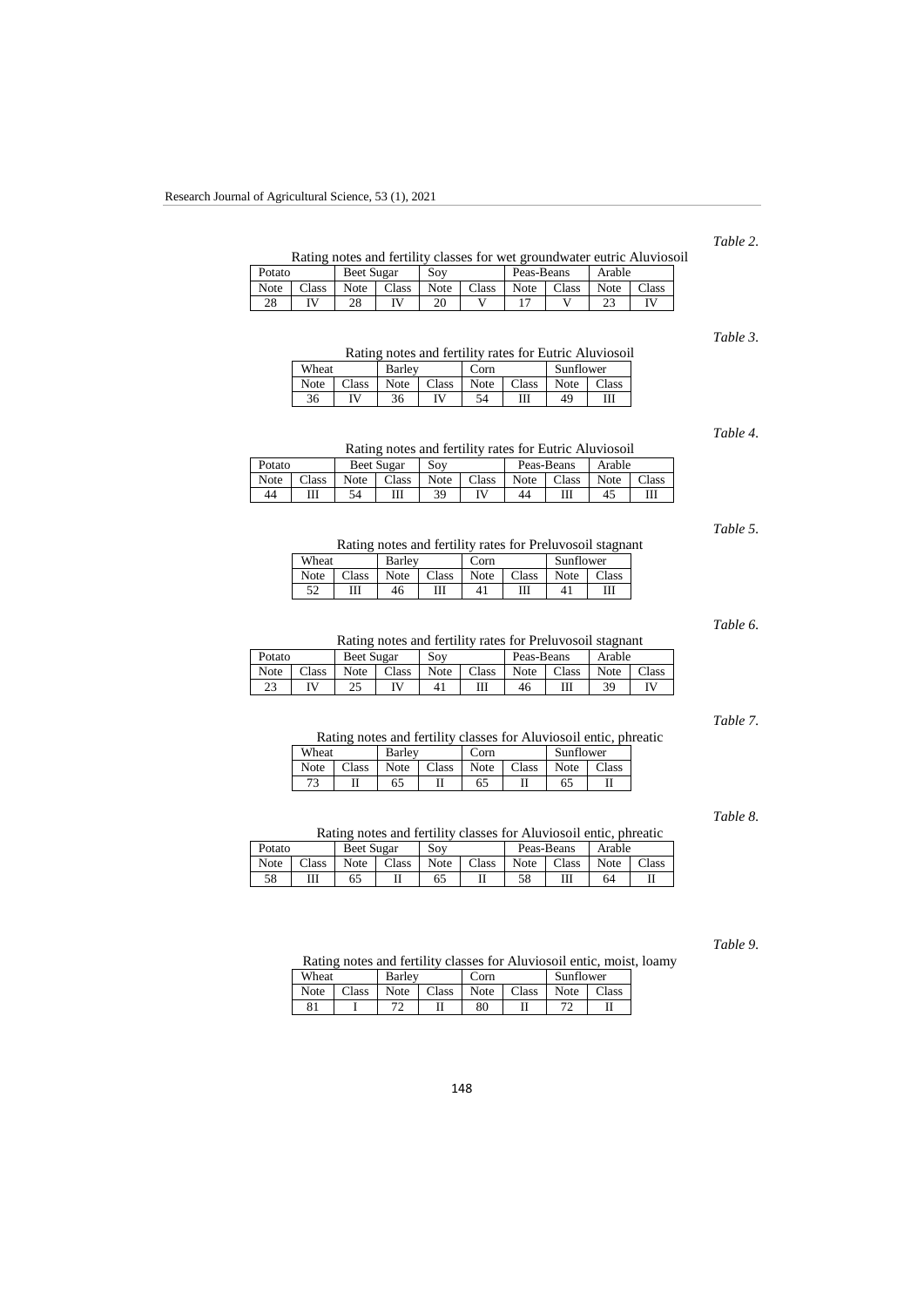#### *Table 10*

|        | Rating notes and fertility classes for Aluviosoil entic, moist, loamy |            |              |             |       |            |       |        |       |  |  |
|--------|-----------------------------------------------------------------------|------------|--------------|-------------|-------|------------|-------|--------|-------|--|--|
| Potato |                                                                       | Beet Sugar |              | Sov         |       | Peas-Beans |       | Arable |       |  |  |
| Note   | <b>Class</b>                                                          |            | Note   Class | <b>Note</b> | Class | Note 1     | Class | Note   | Class |  |  |
| 58     |                                                                       |            |              |             |       |            |       |        |       |  |  |

### **Table of rating notes and fertility classes**

### *Table 11.*

|      | * *** ** * * *<br>Rating notes and fertility classes for wet groundwater eutric Aluviosoil |      |       |      |              |             |              |      |         |             |         |      |           |
|------|--------------------------------------------------------------------------------------------|------|-------|------|--------------|-------------|--------------|------|---------|-------------|---------|------|-----------|
|      | Apple                                                                                      |      | Hair  |      | Plum         |             | CS/CV/PC     |      | Orchard |             | Pasture |      | Havfields |
| Note | Class                                                                                      | Note | Class | Note | <b>Class</b> | <b>Note</b> | <b>Class</b> | Note | Class   | <b>Note</b> | Class   | Note | Class     |
| 81   |                                                                                            |      |       | 00   |              | 84          |              | 86   |         | 90          |         | 80   |           |

#### *Table 12.*

Rating notes and fertility rates for Eutric Aluviosoil

|       | ******** *** <i>***</i> ***** ******** |                 |       |          |       |          |       |                   |       |         |                |                   |       |
|-------|----------------------------------------|-----------------|-------|----------|-------|----------|-------|-------------------|-------|---------|----------------|-------------------|-------|
| Apple |                                        | Hair            |       | Plum     |       | CS/CV/PC |       | Jrchard           |       | Pasture |                | Havfields         |       |
| Note  | Class                                  | Note            | Class | Note     | Class | Note     | Class | Note              | Class | Note    | $\text{Class}$ | Note              | Class |
| 58    | Ш                                      | $\epsilon$<br>◡ | Ш     | 50<br>ാറ | Ш     | 58       | Ш     | $\epsilon$ 7<br>◡ | Ш     | 66      |                | $\epsilon$<br>ے ر | Ш     |

*Table 13*

Rating notes and fertility rates for Preluvosoil stagnant

| Apple                |       | Hair         |       | Plum |       | CS/CV/PC      |       | Orchard |       | Pasture |       | Havfields |       |
|----------------------|-------|--------------|-------|------|-------|---------------|-------|---------|-------|---------|-------|-----------|-------|
| Note                 | Class | <b>Note</b>  | Class | Note | Class | Note          | Class | Note    | Class | Note    | Class | Note      | Class |
| 1 <sub>2</sub><br>15 |       | $\sim$<br>⊥⊃ |       | 26   | TT.   | $\sim$<br>. . |       | …       |       | 20      | . .   | ⊥⊃        |       |

#### *Table 14.*

Rating notes and fertility classes for Aluviosol entic, phreatic

| Apple                |                 | Hair |       | Plum |        | CSVCVPC     |                    | Jrchard      |       | Pasture |       | $\sim$<br>Havfields |       |
|----------------------|-----------------|------|-------|------|--------|-------------|--------------------|--------------|-------|---------|-------|---------------------|-------|
| Note                 | Class           | Note | Class | Note | Class  | <b>Note</b> | Class              | Note         | Class | Note    | Class | Note                | Class |
| $\sim$<br><u>. .</u> | TV <sub>1</sub> | 28   | IV    | 42   | m<br>ш | 38          | $\mathbf{U}$<br>л, | $\sim$<br>້∼ | IV    | 66      | П     | 52<br>ر ر           | Ш     |

### **CONCLUSIONS**

The soil is a natural means of production, which is formed and evolving at the surface of the land, over time and under the influence of environmental conditions.

Also, unlike other means of production, which by use are worn out, soil, if used rationally, not only does not decrease in fertility but, on the contrary, it can increase it.

The fundamental soil propriety to ensure conditions for plant growth, and which naturally distinguishes it from the rock on which it formed, is called fertility.

The fertility of a soil depends directly on its physical and chemical properties.

Fertility is a result of the stage of soil genesis and evolution, of its composition and properties, of the physical and chemical processes that occur in the soil.

The problems of increasing soil fertility must be seen both in the light of current agricultural production requirements, of the improvement of the quality of primary production (and not only) and of the increased yields in agriculture, and of the harmonious combination with the main physical-chemical parameters of the soil with which they are in close interdependence.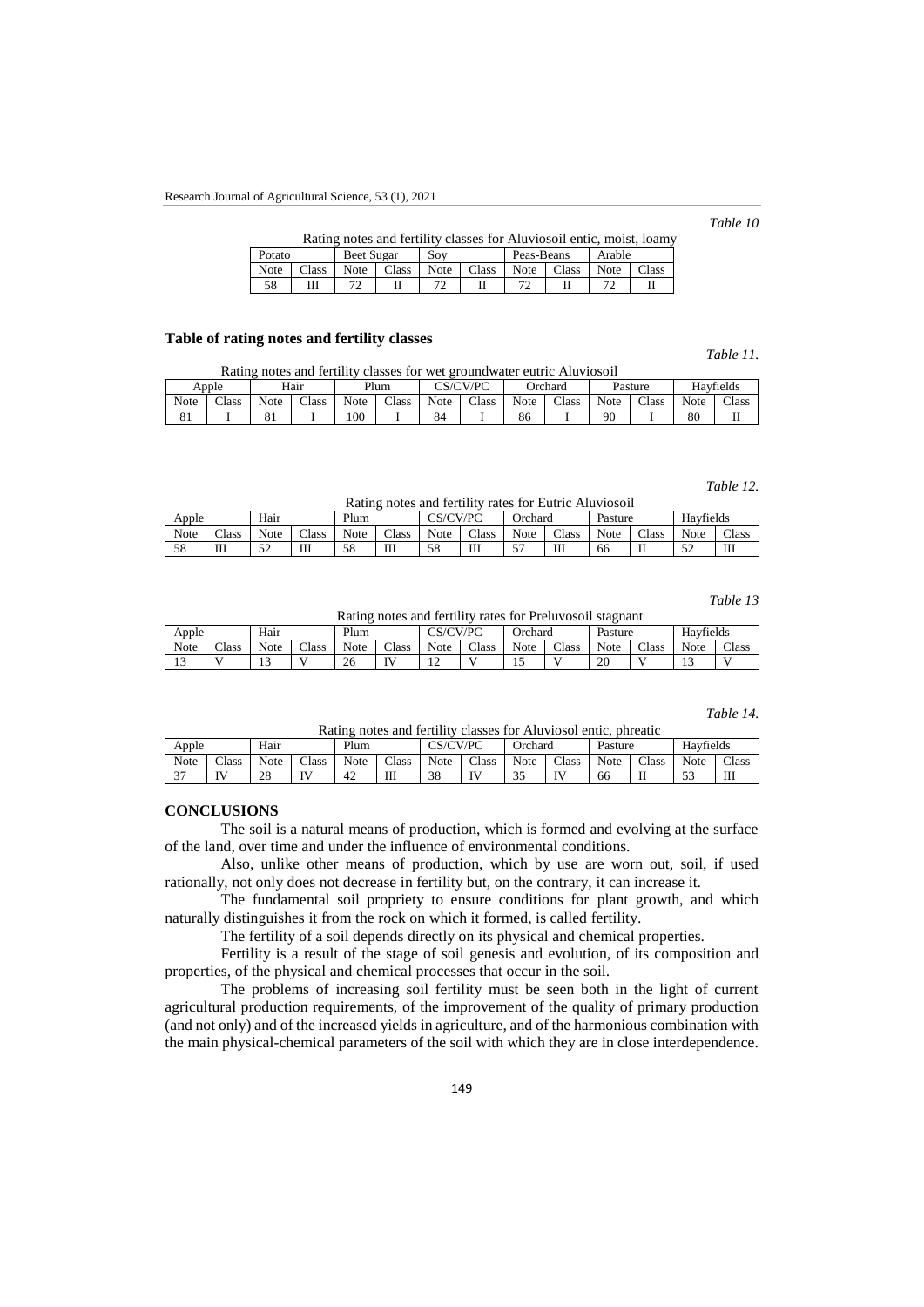Research Journal of Agricultural Science, 53 (1), 2021

#### **BIBLIOGRAPHY**

- DARICIUC LOREDANA, I. GAICA, D. DICU 2016- Study on a mixed organic farm on the territory of Nitchidorf Timis county Research Journal of Agricultural Science,Facultatea de Agricultură, Vol. 48 (4) ,Ed. Agroprint Timişoara,ISSN 2066-1843
- DICU D., R. BERTICI, I. GAICA, 2016- Evaluation of eco-pedological conditions for orchards conversion of lands from Moravita, Timis county Research Journal of Agricultural Science, Facultatea de Agricultură, Vol. 48 (4), Ed. Agroprint Timişoara,ISSN 2066-1843
- DICU DANIEL DORIN, PAUL PÎRSAN,JELENA MARINKOVIC,2014, FLORIN IMBREA, DRAGOSLAV VLAD MIRCOV Effect of pre-sowing electromagnetic treatment on seed germination and seedling growth at maize Journal of Biotechnology, Volume 231, Supplement, ISSN: 0168-1656,
- DUMA COPCEA ANIŞOARA, CASIANA MIHUȚ, SIMONA NIȚĂ, L. NIŢĂ, 2016, CASE STUDY, DISTRIBUTION OF 1ST LEVEL MONITORING SITES PER EVALUATION CLASSES OF SOME HYDRO-PHYSICAL FEATURES OF THE SOILS WITHIN THE COMMUNE OF SAG, TIMIŞ COUNTY, ROMANIA Scientific Papers Series Management, Economic Engineering In Agriculture And Rural Development Vol. 16, Issue 1, 2016 PRINT ISSN 2284- 7995, E-ISSN 2285-3952
- DUMA COPCEA ANIȘOARA, CASIANA MIHUȚ, LUCIAN NIȚĂ, 2015, STUDIES ON THE PRODUCTION CAPACITY OF AGRICULTURAL LAND IN THE TOWN FOENI TIMIS COUNTY, Lucrări Stiințifice – Vol. 58 Iași, Seria Agronomie
- DUMA COPCEA ANIȘOARA, ILEA RADU, POPA DANIEL, SÎRBU CORINA, 2018, Mechanisation Technology for the Harvesting of Grain Maize with a Self-Propelled Combine, Proceedings of the International Conference on life science Vol 50. 1,2,3
- DUMA COPCEA ANIȘOARA, NICOLETA MATEOC SÎRB, CASIANA MIHUȚ, RADU ILEA, ȘTEF RAMONA, DANA SCEDEI, LUCIAN DUMITRU NIȚĂ, 2020, Technology of mechanization in sunflower under the conditions of Ip, Sălaj County, Romania Scientific Papers Series Management, Economic Engineering in Agriculture and Rural Development Vol. 20. ISSN 2284-7995 ttp://managementjournal.usamv.ro/pdf/vol.20\_1/Art25.pdf
- DUMA COPCEA ANIȘOARA, NICOLETA MATEOC SÎRB, CASIANA MIHUȚ, LUCIAN NIȚĂ, TEODOR MATEOC, SIMONA NIȚĂ, CORINA SÎRBU, RAMONA ȘTEF, DANIELA SCEDEI, 2021, MANAGEMENT OF SOIL RESOURCES IN GIARMATA, TIMIŞ COUNTY, ROMANIA, Scientific Papers Series Management, Economic Engineering In Agriculture And Rural Development Vol. 21, Issue 1, 2021 PRINT ISSN 2284-7995, E-ISSN 2285-3952
- DUMA-COPCEA ANIȘOARA CLAUDIA, MIHUȚ CASIANA, ILEA RADU NICOLAE, SÎRBU CORINA, SCEDEI DANIELA NICOLETA, POP VALER, CUȚUI MIHAELA CARMEN, 2019, Barley Sowing Technology, Filodiritto Editore – Proceedings978-88-85813-60-1
- DUMA-COPCEA ANIȘOARA, NICOLETA MATEOC-SÎRB, TEODOR MATEOC-SÎRB, CASIANA MIHUȚ, 2013, Economic evaluation pof agricultural land in the town Covaci, Timiș county, Scientific Papers Series Management, Economic Engineering in Agriculture and Rural Develoment, vol. 13, ISSN 2284-7995, E-ISSN 2285-3952, București [www.agro-bucuresti.ro](http://www.agro-bucuresti.ro/)
- LAŢO KAREL IAROSLAV, LUCIAN NIŢĂ, ALINA LAŢO, 2013 ISIDORA RADULOV, FLORIN CRISTA, ADINA BERBECEA Quality Of Soils From Barzava Plain For A Sustainable Agriculture Journal Of Food, Agriculture And Environment Vol. 2, 1060-1062,
- LATO, A.NEACSU, A.; CRISTA, F. ; LATO, K.; RADULOV, I.;BERBECEA, A. ; NITA, L.;CORCHES, M. 2013,Chemical Properties And Soils Fertility In The Timis County Wetlands Journal Of Environmental Protection And Ecology Volume: 14 Issue: 4 Pages: 1551-1558 Published:
- MIHUȚ CASIANA DOINA, 2018, Fizica Solurilor Agricole. Editura Agroprint Timișoara, Isbn 978-606-785- 089-5
- MIHUȚ CASIANA, ANIȘOARA DUMA-COPCEA, AURELIA MIHUȚ, 2018, THE INFLEUENCE OF THE MINERAL AND ORGANIC FERTILIZERS ON SOIL REACTION IN THE APPLE TREE PLANTATION OF THE TIMISOARA DIDACTICAL STATION. Scientific Papers Series Management, Economic Engineering In Agriculture And Rural Development VOL. 18. ISSN 2284-7995, E-ISSN 2285-3952